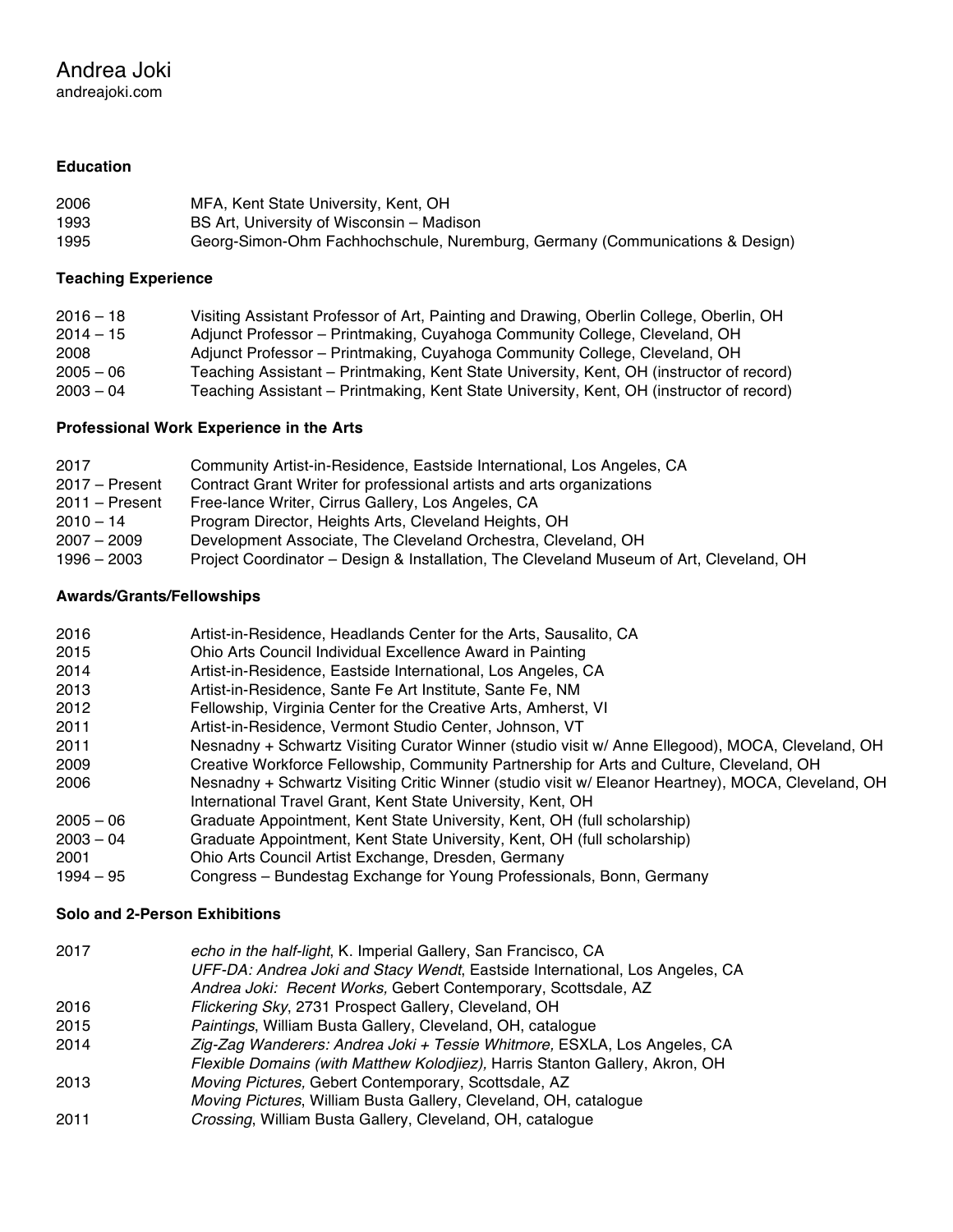# **Solo and 2-Person Exhibitions, cont.**

| 2010 | Field Work, Olin Art Gallery, Kenyon College, Gambier, OH                                    |
|------|----------------------------------------------------------------------------------------------|
| 2009 | Reservoir, William Busta Gallery, Cleveland, OH, catalogue                                   |
| 2008 | Papersound (with Chris Auerbach-Brown), Spaces Gallery, Cleveland, OH                        |
| 2006 | Voyage of Discovery-Entdeckte und Entdecker (with Udo Haufe) Kulturrathaus, Dresden, Germany |
|      | Sound Sites, Frohring Art Center, Hiram College, Hiram, OH                                   |
|      | MFA Thesis Exhibition, School of Art Gallery, Kent State University, Kent, OH                |
| 2005 | Recent Works (with Lorri Ott), Cuyahoga Community College, Cleveland, OH                     |
| 2001 | Seeing Things, Altefeuerwache Loschwitz, Dresden, Germany                                    |
|      | push-Pull (with Kelly Novak), Zygote Press, Cleveland, OH                                    |
|      |                                                                                              |

# **Group Exhibitions**

| 2018 | Cleveland in Newark, Denison College Art Space in Newark, OH                                    |
|------|-------------------------------------------------------------------------------------------------|
|      | SITE, Youngstown State University, Youngstown, OH                                               |
|      | Frameworks, Akron Art Museum, Akron, OH                                                         |
| 2017 | The Visitors, Oberlin College, Oberlin, OH                                                      |
| 2016 | Touch: Between Image and Surface, University of Akron, Akron, OH, catalogue                     |
|      | All Together Now, 2731 Prospect Gallery, Cleveland, OH                                          |
|      | Faculty Exhibition, Oberlin College, Oberlin, OH                                                |
| 2015 | Works on Paper, 2731 Prospect Gallery, Cleveland, OH                                            |
|      | Chaos Management, The Waiting Room, Minneapolis, MN                                             |
|      | The Inaugural Juried Exhibition, Ohio Arts Council's Riffe Gallery, Columbus, OH                |
|      | Juntos, Stocker Art Gallery, Lorain County Community College, Lorain, OH                        |
| 2014 | Without Boundary, School 33 Art Center, Baltimore, MD                                           |
|      | The New Now, Artist Archives of the Western Reserve, Cleveland, OH                              |
|      | 25th Anniversary Exhibition, William Busta Gallery, Cleveland, OH                               |
| 2012 | Time and Place, Urban Art Space, Columbus, OH                                                   |
|      | ArtsQuarter, juried by Barbara Tannenbaum, Zygote Press, Cleveland, OH                          |
| 2010 | Collections as Evidence of Now, Zygote Press Gallery, Cleveland, OH                             |
| 2009 | Cracking the Combinations, turn-berlin Gallery, Berlin, Germany                                 |
| 2008 | Material Studies: Process + Play, Zygote Press, Cleveland, OH                                   |
|      | Connections II: Ohio Artists Abroad, Ohio Arts Council's Riffe Gallery, Columbus, OH, catalogue |
| 2006 | Transformations and Meditations, The Cleveland Clinic, Cleveland, OH                            |
| 2005 | The NEO Show, Cleveland Museum of Art, Cleveland, OH, catalogue                                 |
| 2004 | Foreign Affairs, Cleveland State University, Cleveland, OH, catalogue                           |
|      | The Open Book, Cuyahoga Community College, Cleveland, OH                                        |

# **Collaborative and Special Projects**

2012 – Present *SPY (twenty sites, twenty paintings, twenty years)*: a twenty-year project of once-per-year performative paintings at specific sites across North America. 2016: *Black-out*, Cleveland, OH 2015: *The Meeting Tree*, Dardenelle, AR 2014: *Noise*, Brooklyn, NY 2013: *Al's Balloon*, Indianola, IA 2012: *Time Passing in the Mojave Desert*, Twentynine Palms, CA 2008 *Papersound* (with composer Chris Auerbach Brown), SPACES, Cleveland, OH. 2003-06 *Voyage of Discovery - Entdeckte und Entdecker* (with Udo Haufe), Kulturrathaus, Dresden, Germany; Zygote Press, Cleveland, OH

# **Bibliography**

Morgan Meis, "28 Days in Cleveland," essay, *Arthopper*, arthopper.org/28-days-in-cleveland, July 9, 2015 Anderson Turner, "Kinetic Paintings of Andrea Joki," review, *Akron Beacon Journal*, Akron, OH, June 27, 2015 The Sound of Applause (with William Busta), Dee Perry, *WCPN*, June 4, 2014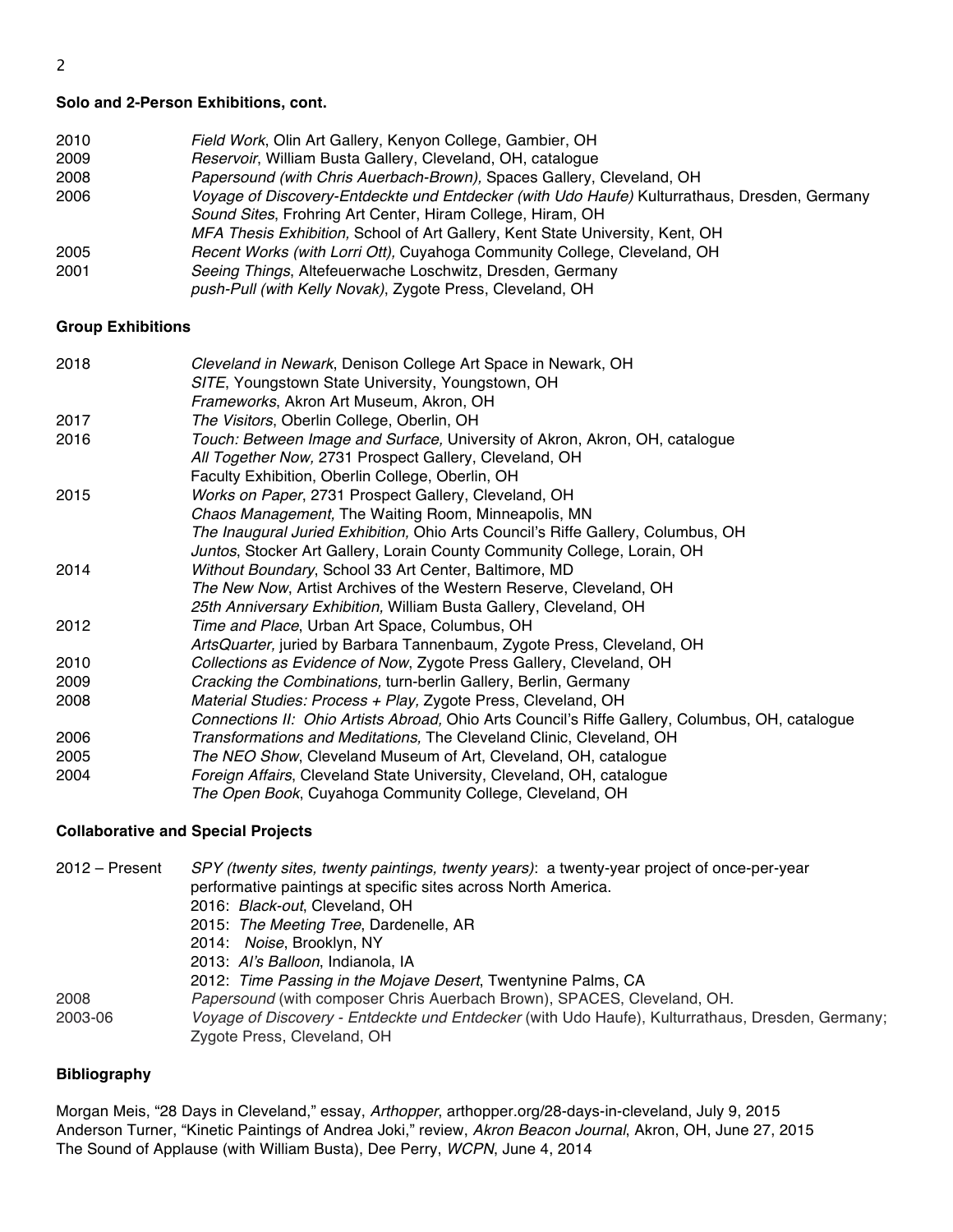# 3

# **Bibliography, cont.**

New American Paintings, Issue 107, 2013

Douglas Max Utter, "Andrea Joki: The Unseen," exhibition catalogue essay, William Busta Gallery, Cleveland, OH, February 2013

Jenniffer Omaitz, "Dancing Paint," review, *Arthopper*, arthopper.org/andrea-joki-dancing-paint, September 28, 2012 parProjects, "William Busta when in Cleveland," review, theroadtorefresh.com/2011/03, Cincinnati, OH, March 2011 Steven Litt, "William Busta Gallery presents the best Cleveland contemporary art," review, *The Plain Dealer*, March 25, 2011 Megan Lykins Reich, "Surface Chatter," exhibition essay, Olin Art Gallery, Kenyon College, Gambier, OH, September 2010 *One Story, Many Voices – the 2009 and 2010 Creative Workforce Fellows*, film and catalogue, Community Partnership for Arts and Culture, Cleveland, OH, 2010

Dan Tranberg, "Multiplicities," exhibition catalogue essay, William Busta Gallery, Cleveland, OH, February 2009 *Connections II*, Ohio Arts Council's Riffe Gallery exhibition catalogue, January/March 2008

Christopher A. Yates, "Foreign Exchange," review, *The Columbus Dispatch*, Columbus, OH, February 3, 2008 Douglas Max Utter, "Revive," *Free Times*, review, Cleveland, OH, January 24, 2007

Heinz Weißflog, **"**Druck-Gemeinschaft über den Großen Teich," review, *Dresdner Neueste Nachrichten*, Dresden, Germany, June 13, 2006

Artist Portfolio - centerfold, *Angle Magazine*, Cleveland, OH, pp. 14-15, Vol. 3, No. 28, September/October 2006 *The NEO Show*, exhibition catalogue, The Cleveland Museum of Art, July/September 2005 Laine B. Nyden, **"**Zygote Press: Year One," review, *dialogue*, Columbus, OH, March/April 1998

# **Publications as Author**

"Jay McCafferty – 1974," Cirrus Gallery, 2014

"Charles Christopher Hill – 1974," Cirrus Gallery, 2013, www.issuu.com/cirrusgallery/docs/cirrus\_hill\_74\_2014 "Robert Marks – 1972," Cirrus Gallery 2011, www.issuu.com/cirrusgallery/docs/cirrus\_marks\_1972 "Robert Marks – 1971," Cirrus Gallery, 2011, www.issuu.com/cirrusgallery/docs/cirrus\_robert\_marks\_new

# **Visiting Artist Lectures/Presentations/Critiques**

| 2018 | Artist Talk and Student Critiques, Youngstown State University, February 25                       |
|------|---------------------------------------------------------------------------------------------------|
|      | Panel Discussion, Akron Art Museum, April 12                                                      |
|      | Artist Talk, Akron Art Museum, May 17                                                             |
| 2016 | Artist Talk, 2731 Prospect Gallery, October 12                                                    |
|      | Artist Talk, Headlands Center for the Arts, April 14                                              |
|      | Artist Talk and Student Critiques, Cleveland Institute of Art, February 4                         |
|      | Artist Talk and Student Critiques, University of Akron, OH, February 11                           |
| 2015 | Panelist, Works on Paper, 2731 Prospect Gallery, November 9                                       |
|      | Presenter, 8 x 8, SPACES, Cleveland, OH, June 16                                                  |
| 2014 | Artist Talk, EXSLA, Los Angeles, CA, April 22                                                     |
| 2012 | Panelist, Art-Making in the 21 <sup>st</sup> Century, Kent State University, Kent, OH, January 15 |
| 2010 | Artist Talk, Olin Auditorium, Kenyon College, Gambier, OH, September 28                           |
| 2008 | Artist Talk, Interdisciplinary Collaborative Process (with Chris Auerbach-Brown), Spaces Gallery, |
|      | Cleveland, OH, May 7                                                                              |
|      | Presenter, Myers School of Art, University of Akron, Akron, OH, October 22                        |
| 2006 | Artist Talk, The Cleveland Clinic, Cleveland, OH, October 12                                      |
|      | Artist Talk, Frohring Art Center, Hiram College, Hiram, OH, November 14                           |
| 2004 | Panelist, Residency Experiences, Cleveland State University Art Gallery, Cleveland, OH, March 25  |
|      | Artist Talk, The Artist Book, Zygote Press Gallery, Cleveland, OH, February 8                     |

# **Collections**

ArtNEO, Cleveland, OH Cleveland Artists Association, Cleveland, OH Cleveland Clinic, Cleveland, OH Hahn Loeser & Parks LLP, Cleveland, OH